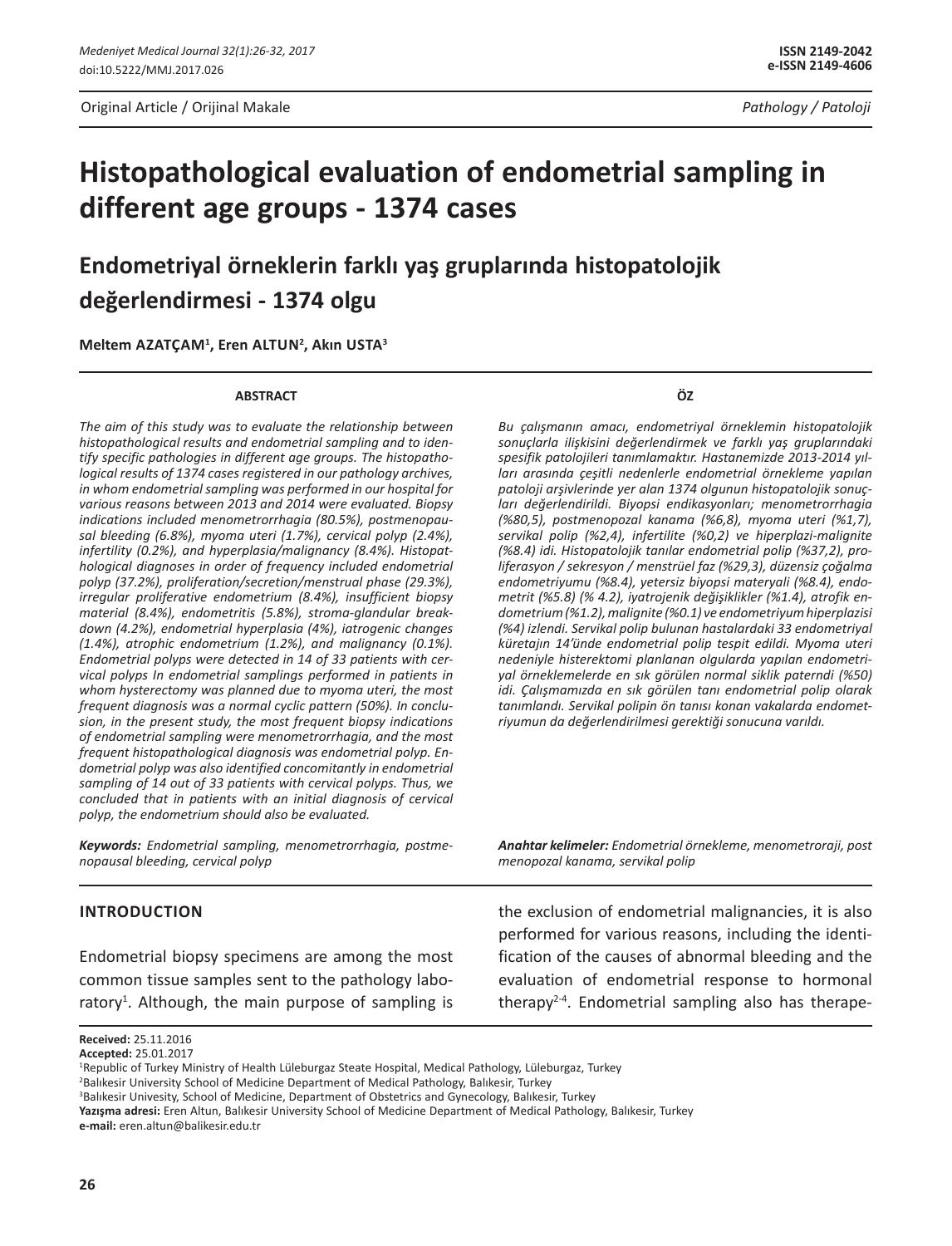utic effects in some patients, especially those with abnormal uterine bleeding<sup>3</sup>.

In the literature, the most frequent diagnosis from endometrial sampling is a normal cyclic pattern (proliferation/secretion/menstruation) and endometrial polyp1,5-10. However, some authors report different diagnoses from endometrial sampling in different age categories. In a study conducted by Özalp et al., $^{11}$ the patients were classified into either a reproductive age group or a geriatric group; the most frequent diagnoses were proliferative/secretory endometrium in the reproductive age group and malignancy in the geriatric age group. Doraiswami et al. $1$  and Soleymani et al.<sup>9</sup> reported that an irregular proliferative pattern is frequently diagnosed in endometrial sampling. While a frequent diagnosis is dysfunctional bleeding due to anovulatory cycles in adolescents, in the perimenopausal group, as well as anovulation, organic lesions such as hyperplasia and polyps and also changes due to exogenous hormone intake become manifest. In the reproductive period, abnormal uterine bleeding due to complications related to pregnancy, endometritis, dysfunctional uterine bleeding, organic lesions, and exogenous hormone intake are observed<sup>2</sup>.

In this study, our aim was to evaluate the relationship of histopathological results of endometrial samplings with indications in different age groups and to identify the specific pathologies.

#### **MaterIal and Methods**

A total of 1374 consecutive endometrial sampling specimens of women obtained between 2013 and 2014 were evaluated.

Histopathological results of endometrial samplings archived in the pathology database of 1374 patients, in whom the endometrial sampling was performed for various reasons in a state hospital which is the unique referenced hospital for gynecological and obstetrical diseases in the city, were evaluated. Patients were classified into seven groups, in terms of their ages. The indications for endometrial sampling were classified as abnormal uterine bleeding, menometrorrhagia, postmenopausal bleeding, curettage prior to hysterectomy due to myoma uteri, cervical polyp, infertility, and hyperplasia or malignancy. Remnants of pregnancy and related curettage were excluded from the study. Resected endometrial specimens were placed in a container with 10% formaldehyde and sent to the pathologist for histologic analysis. All specimens were embedded in paraffin, 5 mm-thick slices were cut, and stained with hematoxylin-eosin. All of H&E-stained sections were examined by two pathologists. Histopathological diagnoses were grouped as: proliferation/secretion/menstrual phase endometrium, stromal-glandular breakdown, irregular proliferative endometrium, endometritis, endometrial polyp, iatrogenic changes, atrophic endometrium, endometrial hyperplasia, malignancy, and insufficient material. The results were evaluated according to age, indication and histopathological diagnosis.

Ethics Committee Approval; In this study, the investigation protocol was in accordance with the Helsinki Committee Requirement and was approved by the Institutional Ethical Committee of The General Secretary of State Hospitals (decision no: 91896002/, 2014/12/08).

## **Statistical analysis**

The MedCalc Statistical Software Program version 16.8.4 (MedCalc, Belgium) was used for statistical analysis. In the statistical analysis, quantitative, and qualitative data were expressed as arithmetic mean±standard deviation, and percentage (minmax), respectively.

## **Results**

Mean age of women was 42.4 years (range, 18-95 years) and approximately half of the women (47.2%) were within the 41-50 age group. The most frequent indication for endometrial sampling was menometrorrhagia (80.5%) and the most frequent histopathological diagnosis was endometrial polyp (37.2%). Also,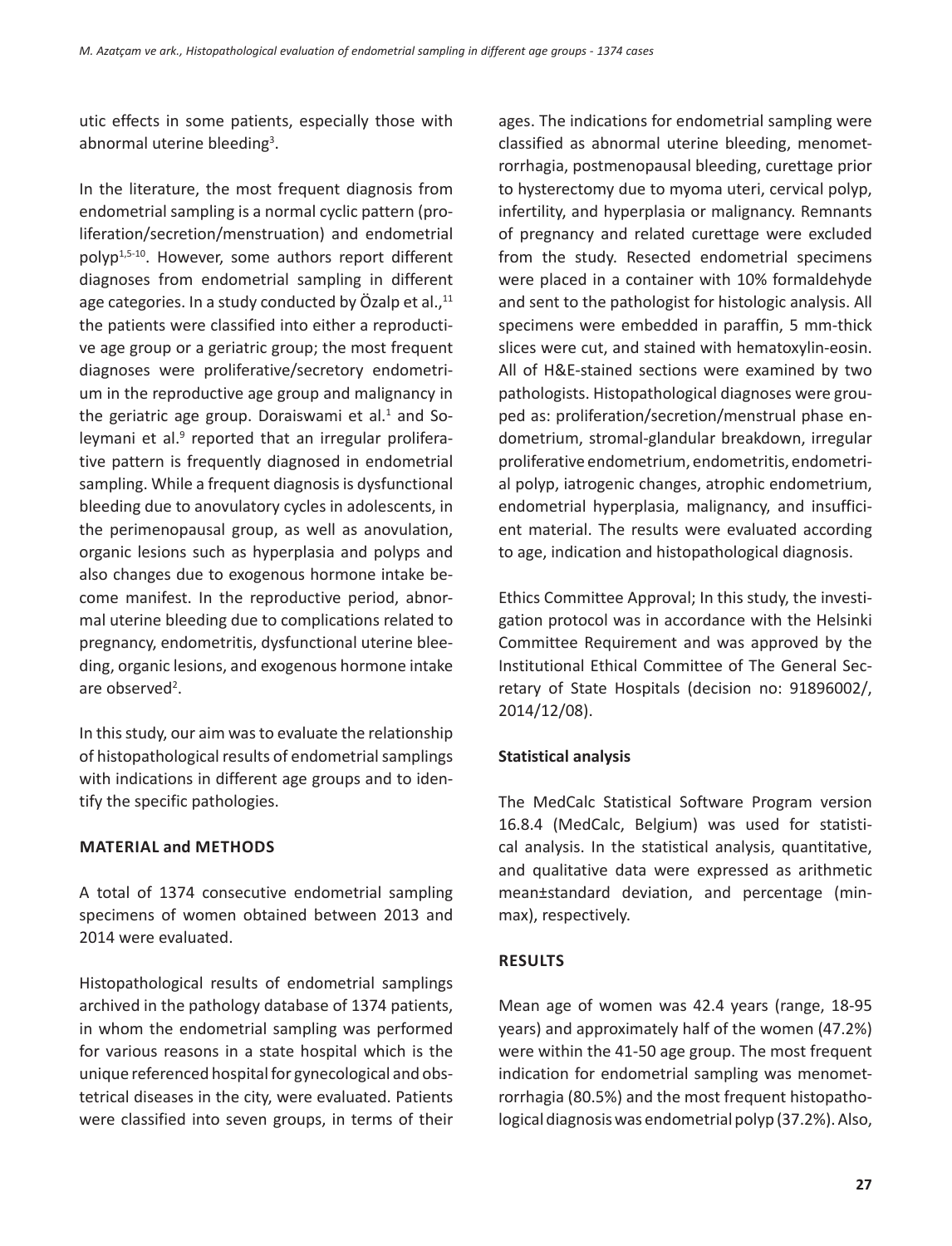in 14 out of 33 patients with cervical polyps, endometrial polyp was diagnosed. Other diagnoses were, proliferation/secretion/menstrual phase (29.3%), irregular proliferative endometrium (8.4%), insufficient biopsy material (8.4%), endometritis (5.8%), stroma-glandular breakdown (4.2%), endometrial hyperplasia (4%), iatrogenic changes (1.4%), atrophic endometrium (1.2%), and malignancy (0.1%). The relationship between indications and histopathological diagnoses are presented in Table 1.

As shown in Table 2, the most frequent histopathological diagnosis of the endometrial samplings of the patients who were scheduled for hysterectomy for myoma uteri, normal cyclic pattern (secretion/proliferation/menstruation) (12/24-50%).

Endometritis was reported to be chronic in 78 patients and acute in only 2 patients. Also, the actinomyces infestation was identified in 3 patients with chronic endometritis.

In our study, we observed that from 115 patients insufficient endometrial sampling material had been obtained. In 53 of them, material consisted of cervical mucus and tissue fragments only. In 31 patients, only fibrin and blood were observed in sections of the material. In 20 patients, very small amount of endometrial tissue was observed. In 11 patients, inconclusive diagnosis was made due to routine process problems. Patients whose endometrial sampling material was inadequate to make a definitive diagnosis had menometrorrhagia in 67, and postmenopausal bleeding in 32 patients. Most frequently (34.4%)

#### **Table 1. The distribution of histopathological diagnoses in terms of the indications.**

|                                      | <b>Indications</b>                 |            |           |                  |                             |  |  |  |
|--------------------------------------|------------------------------------|------------|-----------|------------------|-----------------------------|--|--|--|
|                                      | Hyperplasia-Malignancy Infertility |            | Leiomyoma | Menometrorrhagia | Post-<br>menopausalbleeding |  |  |  |
| Endometrial polyp                    | 59                                 |            | 8         | 403              | 27                          |  |  |  |
| Secretion/Proliferation/Menstruation | 12                                 |            | 12        | 355              | 13                          |  |  |  |
| Irregular proliferation              | 6                                  |            |           | 103              |                             |  |  |  |
| Atrophic endometrium                 |                                    |            |           |                  |                             |  |  |  |
| Endometritis                         |                                    |            |           | 77               |                             |  |  |  |
| Stromal-Glandular breakdown          |                                    |            |           | 42               |                             |  |  |  |
| latrogenic changes                   |                                    |            |           | 17               |                             |  |  |  |
| Hyperplasia                          | 14                                 |            |           | 35               |                             |  |  |  |
| Malignancy                           |                                    |            |           |                  |                             |  |  |  |
| Insufficient                         | 10                                 | 0          |           | 67               | 32                          |  |  |  |
| <b>TOTAL</b>                         | 115 (8.4%)                         | $3(0.2\%)$ | 24 (1.7%) | 1106 (80.5%)     | 93 (6.8%)                   |  |  |  |

**Table 2. The distribution of histopathological diagnoses in terms of age.**

|                                      | <b>Age Groups</b> |             |           |       |       |          |             |                     |  |  |
|--------------------------------------|-------------------|-------------|-----------|-------|-------|----------|-------------|---------------------|--|--|
|                                      | 18-20             | $21 - 30$   | $31 - 40$ | 41-50 | 51-60 | 61-70    | 71-95       | <b>Total n=1374</b> |  |  |
| Secretion/Proliferation/Menstruation | 4                 | 32          | 154       | 186   | 27    | 0        | $\Omega$    | 403 (29.3%)         |  |  |
| Insufficient                         | 3                 | 12          | 19        | 36    | 23    | 16       | 6           | 115 (8.4%)          |  |  |
| Endometrial polyp                    | 4                 | 40          | 167       | 241   | 49    | 8        |             | 512 (37.2%)         |  |  |
| Atrophic Endometrium                 | 0                 | $\mathbf 0$ | 0         | 5     | 9     |          |             | 16 (1.2%)           |  |  |
| <b>Irregular Proliferation</b>       |                   | 4           | 32        | 71    |       | $\Omega$ | 0           | 115 (8.4%)          |  |  |
| Stromal-Glandular Breakdown          | 0                 | 4           | 9         | 34    | 11    | 0        | 0           | 58 (4.2%)           |  |  |
| Endometritis                         | 0                 | 13          | 31        | 32    | 3     |          | 0           | 80 (5.8%)           |  |  |
| latrogenic Changes                   | 0                 | 3           | 4         | 11    |       | 0        | 0           | 19 (1.4%)           |  |  |
| Hyperplasia                          | 0                 |             | 8         | 32    | 8     | 5        | 0           | 55 (4%)             |  |  |
| Malignancy                           | 0                 | $\mathbf 0$ | 0         | 0     |       | 0        | $\mathbf 0$ | $1(0.1\%)$          |  |  |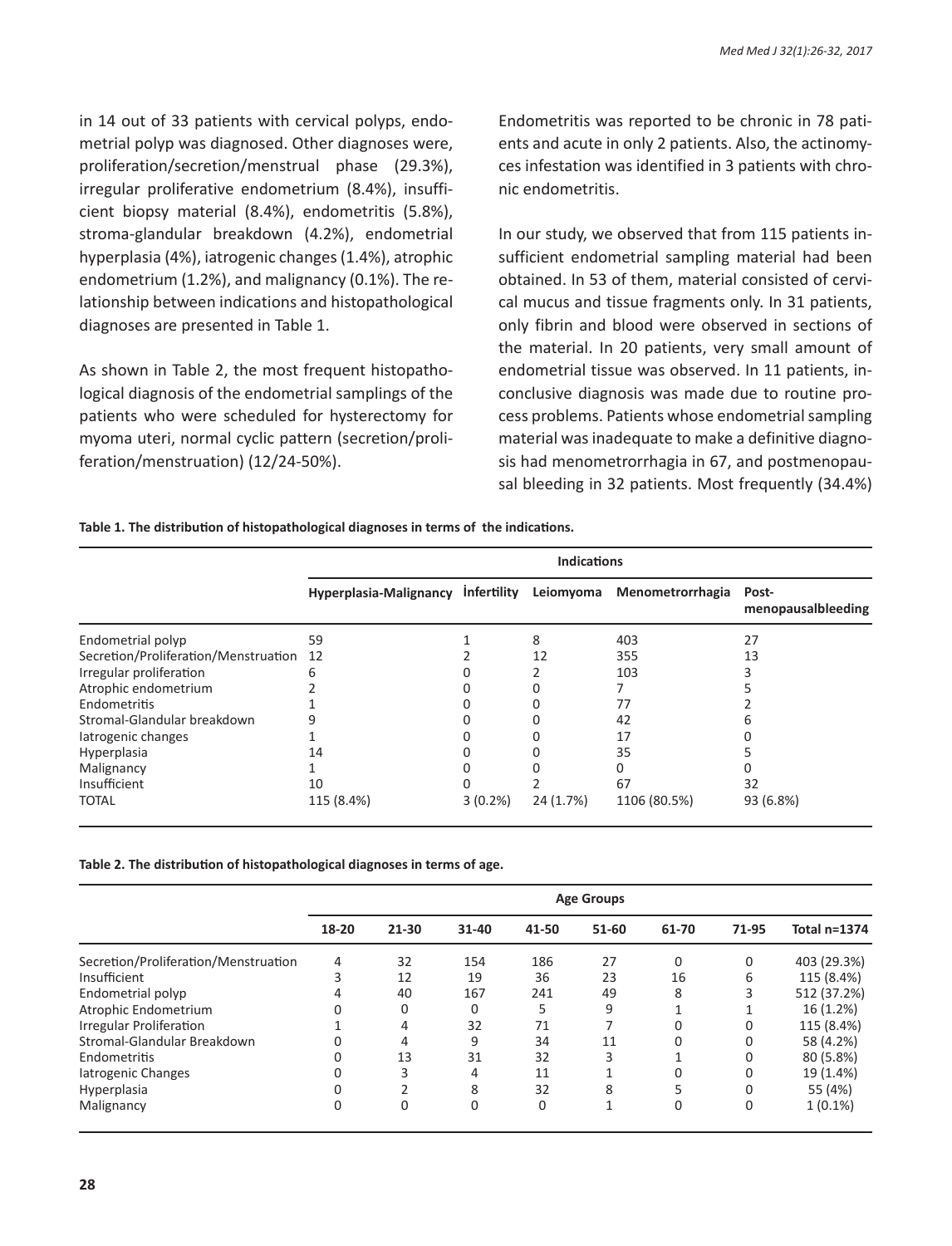in postmenopausal patients biopsy material was not adequate to make a definitive diagnosis.

Endometrial hyperplasia was detected in 55 patients with a median age of 47.1 years and the most common indication of endometrial sampling was shown to be menometrorrhagia. The endometrial hyperplasia without atypia in 50, and atypical endometrial hyperplasia in 5 patients were detected.

In our study, no endometrial malignancy was identified. In only one patient, leiomyosarcoma was diagnosed. She was 57 years old and her indication for endometrial sampling was malignancy.

#### **DIscussIon**

In the present study, the distribution of histopathological diagnoses of endometrial sampling was evaluated according to age groups, and our results showed that the endometrial sampling was most frequently performed in the 41-50 age group, and the most frequent histopathological diagnosis was endometrial polyp. Endometrial polyp was also identified concomitantly with cervical polyp in endometrial sampling of 14 out of 33 patients.

Endometrial polyp is diagnosed in 2%-23% of the patients who underwent endometrial biopsy for abnormal uterine bleeding. It is commonly seen in preand postmenopausal women. In biopsies performed for abnormal uterine bleeding, the probability of the existence of a polyp should always be considered<sup>12</sup>. In order to make a histopathological diagnosis of a polyp, polypoid tissues, with their three sides covered with epithelium, stroma different from its surroundings, dilated glands with a cyclic pattern different from their surrounding endometrium, and thick-walled vessel groups should be observed in the sections. In various other studies, the prevalence of endometrial polyp ranged from  $1.4\%$  to  $21.5\%$ <sup>1,5-10</sup>. In our study, endometrial polyp was diagnosed most frequently in patients operated with the indication of menometrorrhagia at an incidence of 37.2%, and it was most frequently found in the 41-50 age group. While the diagnosis was definitive in 91.4% of the patients, in 8.6% of the patients, due to fragmented tissues, the diagnosis was reported in the comment section as "suspected polyp." In our study, the high prevalence of endometrial polyp was considered to be associated with the fact that most of the samplings had been performed during the perimenopausal period.

Antunes et al.<sup>12</sup> evaluated the records of 475 patients diagnosed with endometrial polyp, and determined that in 17 patients (2.74%), carcinoma developed on the ground of the polyp. Most of these patients were in the postmenopausal period. Similarly, in different studies, the risk of malignancy in endometrial polyps during the postmenopausal period was greater $13-17$ . But in a study by Çakmak et al.,<sup>5</sup> no malignancy was detected in histopathological examination of endometrial polyps. In our study as well, no malignancy was present in endometrial polyps, but in one patient, a focus of atypical endometrial hyperplasia was detected.

In the literature, there are numerous studies questioning the necessity of routine endometrial sampling prior to hysterectomies scheduled for various indications $18-23$ . But the main purpose of endometrial sampling is the exclusion of endometrial malignancy<sup>2,4</sup>. Some studies have reported that preoperative endometrial sampling ensured sensitive and accurate diagnosis of endometrial pathologies, particularly tumors<sup>22</sup>. In contrast, other publications defend the view that preoperative endometrial sampling is an unnecessary intervention $5,6,19$ . Stock et al.24 have reported that opening and checking the cavity following excision of the uterus was more valuable than preoperative curettage. Stovall et al.<sup>21</sup> and Bettocchi et al.<sup>23</sup> do not support routine endometrial sampling prior to hysterectomy, and they have suggested that sampling should only be performed in patients above 35 years of age who have abnormal uterine bleeding or in patients with postmenopausal bleeding.

The most common indication for hysterectomy in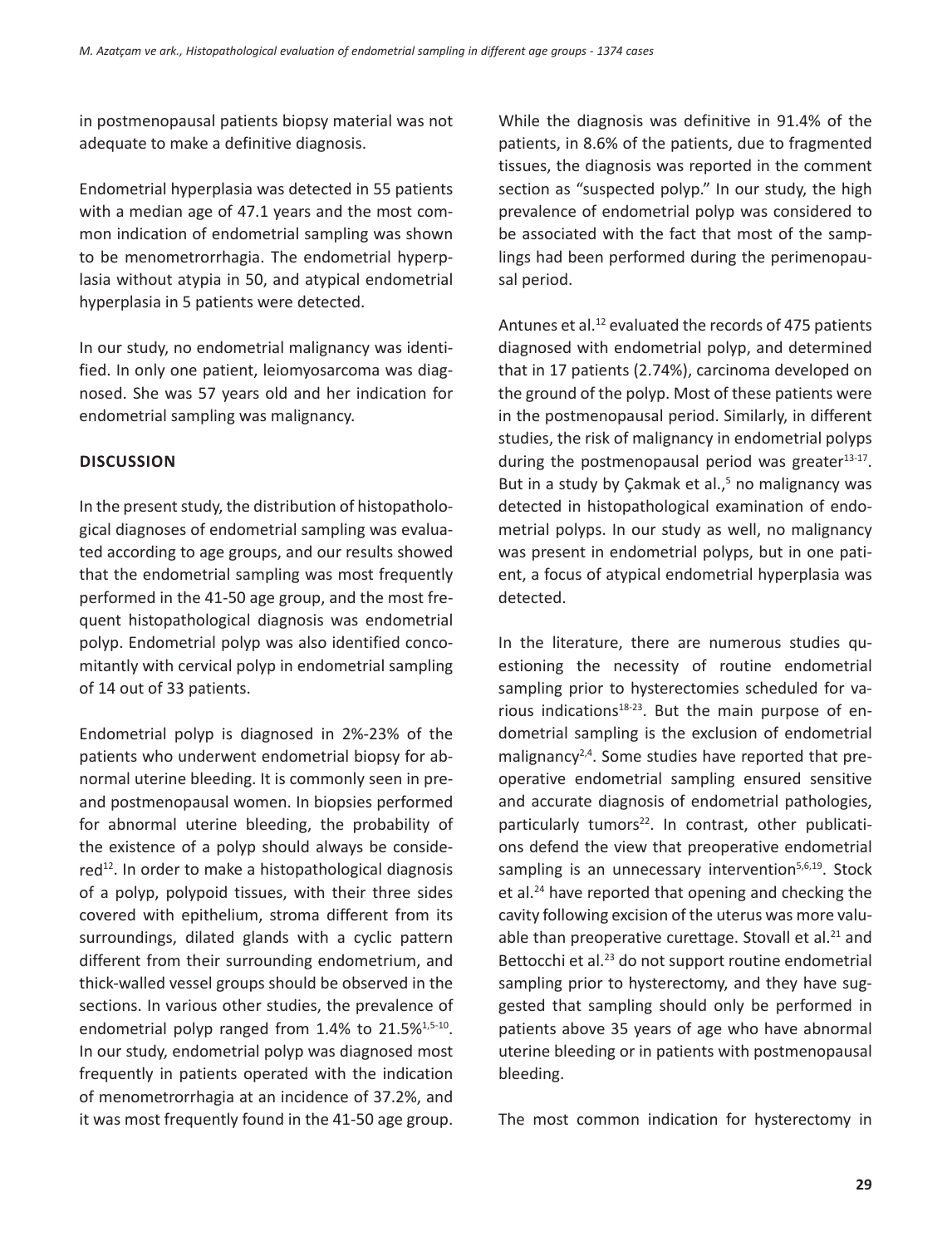gynecological surgery is leiomyoma $25$ . In some of the studies, no malignancy was detected in samplings performed for myoma uteri<sup>5,6</sup>. Inal et al.<sup>20</sup> evaluated the endometrial sampling and hysterectomy results of the patients operated on for myoma uteri, and they detected hyperplasia in one of 94 patients preoperatively diagnosed as benign and adenocarcinoma in one of 10 patients preoperatively diagnosed with hyperplasia. In our study, in all patients in whom endometrial sampling was performed with the indication of myoma uteri, no hyperplasia or malignancy was diagnosed. This result was consistent with the results cited in the literature.

Endometritis has commonly been diagnosed in endometrial samplings performed with the indication of menometrorrhagia, and its prevalence has ranged from 2.7% to  $8.1\frac{1}{5,6,10}$ . In a study conducted by Özalp et al., $11$  the incidence rates of endometritis were 8.5% in the reproductive age group and 2% in the geriatric group. In a study by Doraiswami et al.,<sup>1</sup> endometritis was also found to be more frequent in the reproductive period. Our study was also consistent with the literature, and endometritis was detected at a rate of 5.8% in total, more frequently in samplings performed for the indication of menometrorrhagia during the reproductive age group.

Cervical polyp is commonly seen in multigravid women between the fourth and sixth decades of their lives $3,15$ . While most patients are asymptomatic, some patients manifest irregular bleeding<sup>3,15-17</sup>. In previous studies, cervical polyp was seen most commonly between the ages of 40 and  $60^{16,17}$ . In some studies investigating the endometrial pathologies accompanying cervical polyp its association with cervical and endometrial polyps was determined, particularly in postmenopausal patients<sup>15,16</sup>. Coeman et al.<sup>16</sup> evaluated the association between endocervical and endometrial polyp. In total, 165 patients with cervical polyp were included the study, and 44 of them had endometrial polyp with cervical polyp, all being detected in the perimenopausal group (26.7%). Kucur et al.<sup>6</sup> reported this ratio as 78.6%, while it was 40% in Çakmak et al.'s<sup>5</sup> study. Although different ratios have been reported in the literature, in our study, an association of cervical-endometrial polyp was determined in 14 (42.4%) out of 33 patients in whom endometrial sampling was performed with the indication of cervical polyp.

Endometrial hyperplasia usually manifests itself with abnormal uterine bleeding in women with anovulatory cycles during the perimenopausal period. However, it may sometimes be seen in women during their reproductive period, in adolescents with anovulatory cycles, and in postmenopausal women using exogenous estrogen or with increased endogenous estrogen levels<sup>2</sup>. Depending on the atypia of the glands, endometrial hyperplasia is classified as either with atypia or without atypia<sup>27</sup>. In the study of Doraiswami et al., $<sup>1</sup>$  hyperplasia was detected in 6.1% of the pati-</sup> ents, 68% of whom belonged to the 41-50 age group. In most of the studies, hyperplasia was diagnosed in patients who underwent sampling for menometrorrhagia. Previous studies showed that the incidence of hyperplasia detected in endometrial samplings varied between 7.5% and 9.2%<sup>5,6,10</sup>. In our study, consistent with the literature, hyperplasia was most frequently observed in the 41-50 age group, and sampling was performed for indications of menometrorrhagia in 63% of the patients with hyperplasia.

In the literature, the incidence of atrophic endometrium in endometrial samplings ranged from 1.5% to 3.5%, and patients usually belonged to the postmenopausal age group5,6,10,11. In our study, the diagnosis of atrophic endometrium most frequently (56%) occurred in the 51-60 age group.

In developed countries, endometrial cancer is the most common malign tumor of the female genital system<sup>3</sup>. It is commonly seen in both pre- and postmenopausal periods, being most common between 55 and 64 years of age. Clinically, it manifests with postmenopausal bleeding and menometrorrhagia<sup>3</sup>. Obesity, a high endogenous estrogen level, exogenous hormone intake, nulliparity, premature menarche, and delayed menopause are considered to be the main predisposing factors. In various studies,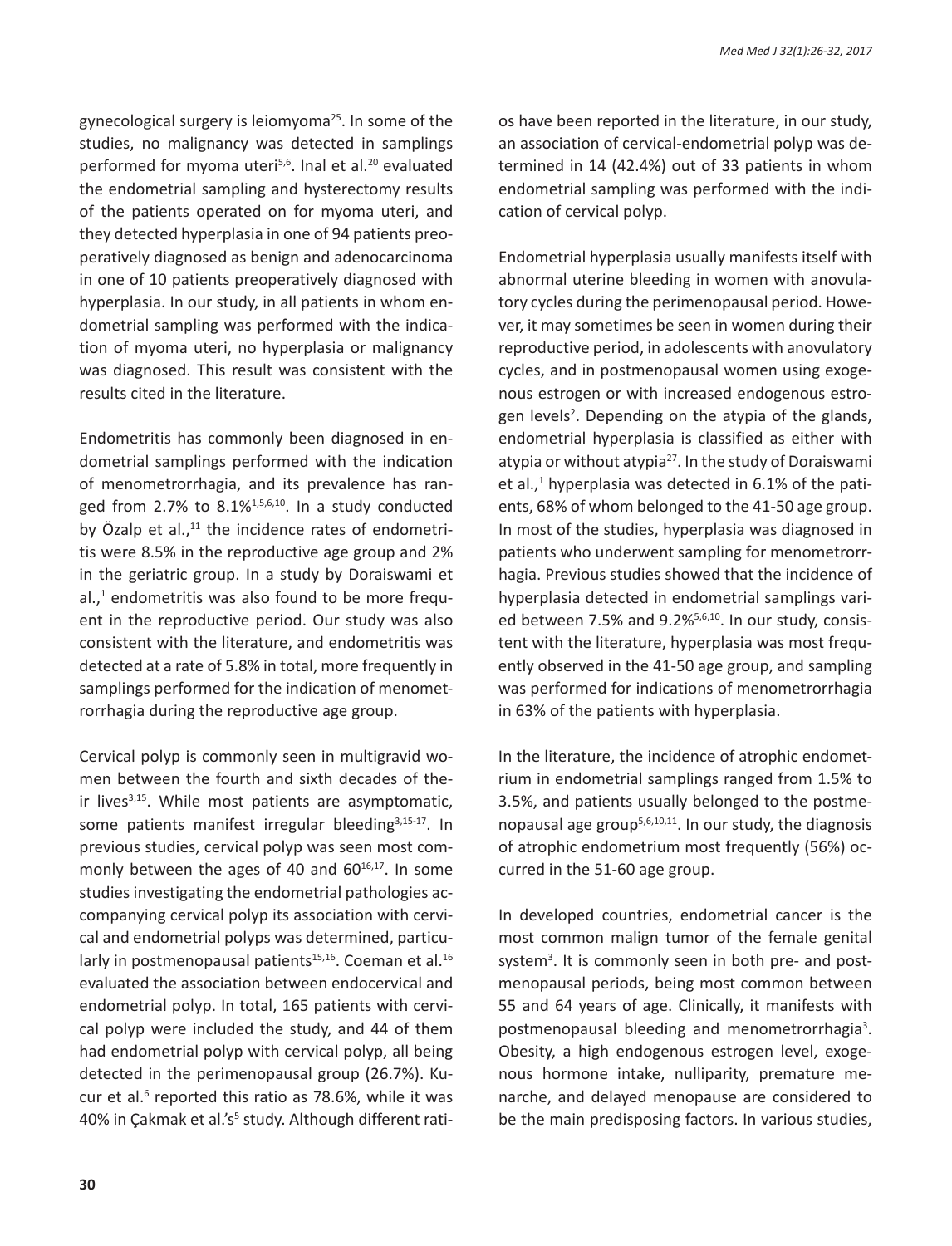endometrial carcinoma was usually observed in the postmenopausal period, with an incidence of 0.14%- 1.75 percent $5,6,10$ .

In our study, leiomyosarcoma was diagnosed in only one of 1374 patients, and no tumor of endometrial origin was observed which were suggestively related to high admittance rate of multiparous patients to our hospital and the lower incidence of obesity<sup>28</sup>.

In previous studies, the incidence of obtaining sampling material insufficient to establish a diagnosis has ranged from 0.9 to 7.75 percent $5,6,10$ . There are many factors affecting these incidence rates as thin endometrium or inappropriate sampling method. In our study, this incidence rate was 8.4 percent. Most of the samples were histopathologically detected to be blood, fibrin and mucus, and in some others, the observed histopathological findings were described and commented as "insufficient". In our study, 27 (8%) specimens obtained with the indication of postmenopausal bleeding were reported as "insufficient for diagnosis".

In conclusion, endometrial polyp was the most frequent diagnosis determined in our study. In patients admitted for abnormal uterine bleeding, endometrial sampling is suggested to be necessary, in order to exclude organic causes in the reproductive period, and especially in the perimenopausal period. As reported in some studies cited in the literature, in patients with cervical polyp, the endometrium should also be evaluated. Endometrial hyperplasia was more frequently identified in the perimenopausal period. Therefore, in this age group, the patients who have abnormal uterine bleeding, the endometrial sampling should be performed. None of our patients was diagnosed with endometrial cancer and this issue is worth studying, in terms of involving genetic and epigenetic factors.

#### **REFERENCES**

1. Doraiswami S, Johnson T, Rao S, Rajkumar A, et al. Study of endometrial pathology in abnormal uterine bleeding. *J Obstet Gynaecol India* 2011;61(4):426-30.

https://doi.org/10.1007/s13224-011-0047-2

- 2. Mazur TM, Kurman RJ (2005) Diagnosis of Endometrial Biopsies and Curettings. 2<sup>nd</sup> ed. USA: Springer https://doi.org/10.1007/978-0-387-26321-2
- 3. Kurman RJ, Ellenson LH, Ronnett BM, Blaustein's Pathology of the Female Genital Tract. 6<sup>th</sup> ed. New York-USA: Springer 2011
- 4. Chambers JT, Chambers SK, Endometrial sampling: Who? Where? Why? With what? *Clin Obstet Gynecol* 1992;35(1):28- 39.

https://doi.org/10.1097/00003081-199203000-00007

- 5. Çakmak B, Karataş A, Turan G. Endometrial örnekleme sonuçlarımız: 400 olgunun analizi. *Selçuk Tıp Derg*  2012;28(3):163-6.
- 6. Kucur SK, Şencan H, Yüksel KB, Gözükara İ, ve ark. Endometrial örnekleme sonuçlarımız: 744 olgunun analizi. *Zeynep Kamil Tıp Bülteni* 2014;45(3):146-50. https://doi.org/10.16948/zktb.68266
- 7. Jetley S, Rana S, Jairajpuri ZS Morphological spectrum of endometrial pathology in middle aged women with atypical uterine bleeding: A study of 219 cases. *J Midlife Health*  2013;4(4):216-20.
- https://doi.org/10.4103/0976-7800.122242 8. Riaz S, Ibrar F, Dawood NS, Jabeen A. Endometrial pathology by endometrial curettage in menorrhagia in premenopausal age group. *J Ayub Med Coll Abbottabad* 2010;22(3):161-4.
- 9. Soleymani E, Ziari K, Rahmani O, Dadpay M, et al. Histopathological findings of endometrial specimens in abnormal uterine bleeding. *Arch Gynecol Obstet* 2014;289(4):845-9. https://doi.org/10.1007/s00404-013-3043-1
- 10. Tuncer R, Uygur D, Kış S, Erdinç S, ve ark. Ankara Zübeyde Hanım Doğumevi 2000 yılı endometrial biopsi sonuçları: 676 olgunun analizi. *MN Klinik Bilimler & Doktor* 2003;9(1):97-9.
- 11. Özalp S, Tanır HM, Öner Ü, Yıldırım A, ve ark. Endometrial patolojilerin geriatrik ve üreme çağı olgularında karşılaştırılması. *Türk Geriatri Dergisi* 2004;7(3):128-30.
- 12. Antunes A Jr, Costa-Paiva L, Arthuso M, Costa JV, et al. Endometrial polyps in pre- and postmenopausal women: factors associated with malignancy. *Maturitas* 2007;20;57(4):415- 21.
- 13. Ben-Arie A, Goldchmit C, Laviv Y, Levy R, et al. The malignant potential of endometrial polyps. *Eur J Obstet Gynecol Reprod Biol* 2004;115(2):206-10. (abstract). https://doi.org/10.1016/j.ejogrb.2004.02.002
- 14. Ricciardi E, Vecchione A, Marci R, Schimberni M, et al. Clinical factors and malignancy in endometrial polyps. Analysis of 1027 cases. *Eur J Obstet Gynecol Reprod Biol*  2014;183:121-4.

https://doi.org/10.1016/j.ejogrb.2014.10.021 15. Neri A, Kaplan B, Rabinerson D, Ovadia J, et al. Cervical polyp

- in the menopause and the need for fractional dilatation and curettage. *Eur J Obstet Gynecol Reprod Biol* 1995;62(1):53-5. https://doi.org/10.1016/0301-2115(95)02144-V
- 16. Coeman D, Van Belle Y, Vanderick G, De Muylder X, et al. Hysteroscopic findings in patients with a cervical polyp. *Am J Obstet Gynecol* 1993;169(6):1563-5. https://doi.org/10.1016/0002-9378(93)90437-N
- 17. MacKenzie IZ, Naish C, Rees CMP, Manek S. Why remove all cervical polyps and examine them histologically? *BJOG* 2009;116(8):1127-9.

https://doi.org/10.1111/j.1471-0528.2009.02169.x

18. Duplantier N, Finan MA, Barbe T. Necessity of endometrial biopsy in women with enlarged uteri and a preoperative diagnosis of uterine leiomyomata. *J Reprod Med*